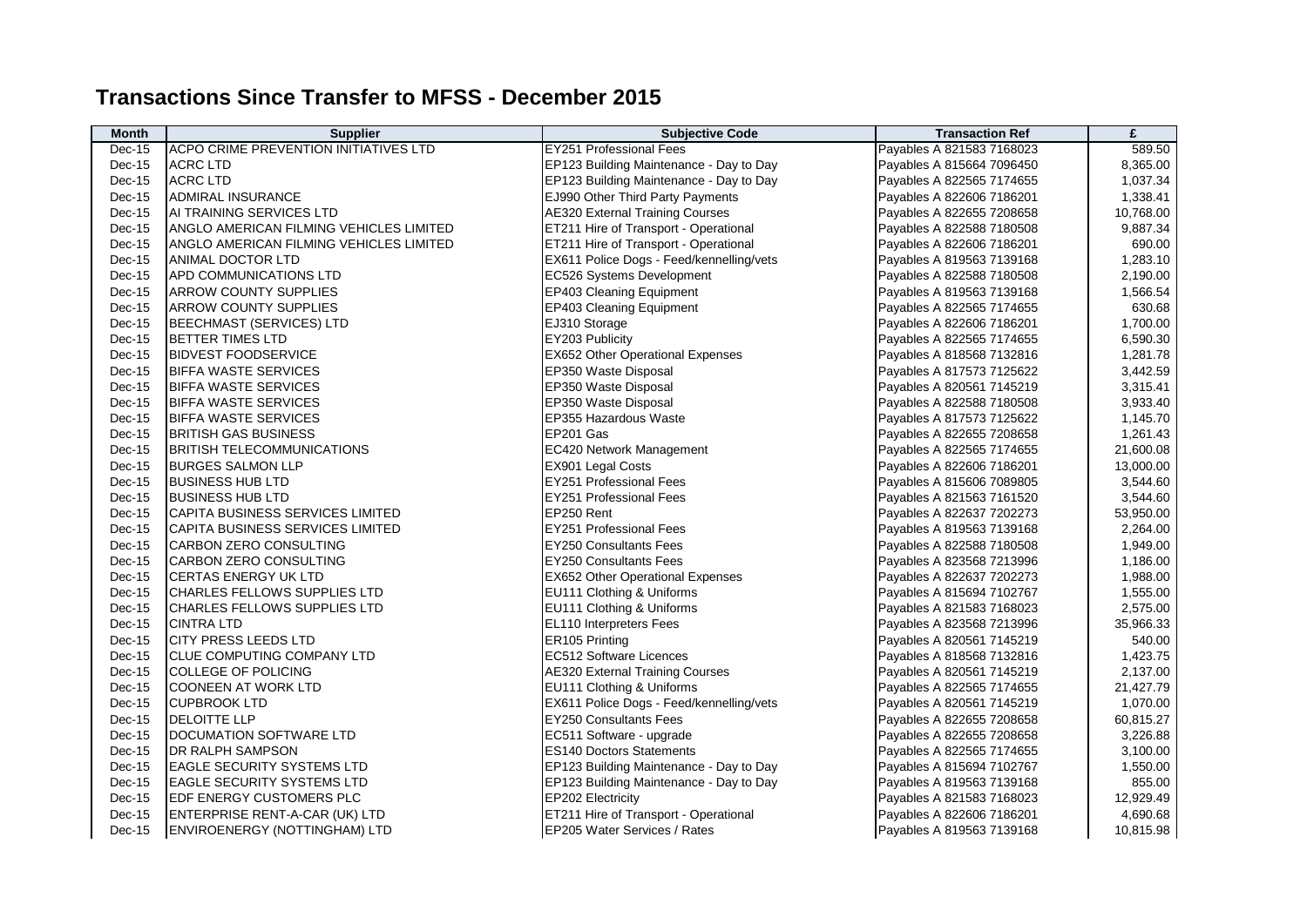| $Dec-15$ | <b>ENVIRONMENTAL SCIENTIFICS GROUP LIMITED</b> | <b>EF120 Forensic Analysis</b>                  | Payables A 823592 7219398 | 7,882.88   |
|----------|------------------------------------------------|-------------------------------------------------|---------------------------|------------|
| Dec-15   | <b>EQUATION NOTTINGHAMSHIRE</b>                | <b>EY380 Grants to Voluntary Bodies</b>         | Payables A 819563 7139168 | 5,000.00   |
| Dec-15   | <b>EVERYTHING EVERYWHERE LTD</b>               | EC130 Mobile Phone Call Charges & Contract Cost | Payables A 822655 7208658 | 2,343.52   |
| Dec-15   | <b>EXPERIAN LTD</b>                            | <b>EY251 Professional Fees</b>                  | Payables A 822588 7180508 | 61,821.00  |
| Dec-15   | <b>FIRE SAFETY SERVICES</b>                    | EP102 Planned Maintenance                       | Payables A 822588 7180508 | 5,727.00   |
| Dec-15   | FORD MOTOR COMPANY LTD                         | ET101 Vehicle Repairs                           | Payables A 821583 7168023 | 63,363.75  |
| Dec-15   | <b>FOREIGN &amp; COMMONWEALTH OFFICE</b>       | <b>EY251 Professional Fees</b>                  | Payables A 823592 7219398 | 3,181.00   |
| Dec-15   | <b>FWP MECHANICAL LTD</b>                      | EP123 Building Maintenance - Day to Day         | Payables A 818568 7132816 | 2,924.50   |
| Dec-15   | G S MAHAL & CO LTD                             | EU111 Clothing & Uniforms                       | Payables A 820561 7145219 | 1,456.40   |
| Dec-15   | <b>G2 RECRUITMENT SOLUTIONS LTD</b>            | AE110 Agency / Temp Staff                       | Payables A 817573 7125622 | 13,475.00  |
| Dec-15   | <b>G2 RECRUITMENT SOLUTIONS LTD</b>            | AE110 Agency / Temp Staff                       | Payables A 821583 7168023 | 5,000.00   |
| Dec-15   | <b>G2 RECRUITMENT SOLUTIONS LTD</b>            | AE110 Agency / Temp Staff                       | Payables A 822588 7180508 | 4,100.00   |
| Dec-15   | <b>G2 RECRUITMENT SOLUTIONS LTD</b>            | AE110 Agency / Temp Staff                       | Payables A 823592 7219398 | 32,010.00  |
| Dec-15   | G4S FORENSIC AND MEDICAL SERVICES (UK) LTD     | <b>ES110 Police Surgeons / Clinicians</b>       | Payables A 822655 7208658 | 208,941.00 |
| Dec-15   | GBS NHS ENGLAND RE PCT SHA CLOSURE             | EJ190 Other Partnerships                        | Payables A 823568 7213996 | 14,400.00  |
| Dec-15   | <b>GENIUS WITHIN LTD</b>                       | <b>AE320 External Training Courses</b>          | Payables A 818568 7132816 | 960.00     |
| Dec-15   | <b>GRANT THORNTON UK LLP</b>                   | <b>EY250 Consultants Fees</b>                   | Payables A 822655 7208658 | 39,148.00  |
| Dec-15   | GRG PUBLIC RESOURCES LTD                       | EI160 Ex-Gratia Payments                        | Payables A 823592 7219398 | 1,810.00   |
| Dec-15   | <b>GRG PUBLIC RESOURCES LTD</b>                | <b>EX750 Vehicle Recovery Costs</b>             | Payables A 822606 7186201 | 6,460.00   |
| Dec-15   | HANDS FREE COMPUTING LTD                       | <b>AE320 External Training Courses</b>          | Payables A 816561 7118913 | 800.00     |
| Dec-15   | HANDS FREE COMPUTING LTD                       | <b>EY251 Professional Fees</b>                  | Payables A 817573 7125622 | 1,280.00   |
| Dec-15   | <b>HCL TECHNOLOGIES UK LTD</b>                 | EC510 Software - purchase                       | Payables A 822565 7174655 | 112,500.00 |
| Dec-15   | <b>HMCTS</b>                                   | EJ190 Other Partnerships                        | Payables A 823592 7219398 | 7,660.17   |
| Dec-15   | <b>HMCTS</b>                                   | EP201 Gas                                       | Payables A 823592 7219398 | 5,309.59   |
| Dec-15   | <b>HMCTS</b>                                   | EP202 Electricity                               | Payables A 823592 7219398 | 15,405.35  |
| Dec-15   | <b>HMCTS</b>                                   | EP205 Water Services / Rates                    | Payables A 823592 7219398 | 1,885.00   |
| Dec-15   | <b>HMCTS</b>                                   | <b>EX550 Security Services</b>                  | Payables A 823592 7219398 | 3,853.12   |
| Dec-15   | <b>HMCTS</b>                                   | <b>EX910 Court Fees</b>                         | Payables A 814693 7083009 | 4,730.00   |
| Dec-15   | <b>HOME OFFICE</b>                             | EC511 Software - upgrade                        | Payables A 820561 7145219 | 12,375.00  |
| Dec-15   | <b>HOME OFFICE</b>                             | EC590 Other IT Costs                            | Payables A 820561 7145219 | 18,503.48  |
| Dec-15   | <b>HOME OFFICE</b>                             | EF120 Forensic Analysis                         | Payables A 821583 7168023 | 11,754.00  |
| Dec-15   | <b>HOME OFFICE</b>                             | EJ801 PNC Costs                                 | Payables A 820561 7145219 | 9,797.39   |
| Dec-15   | <b>ICCA PROPERTY LTD</b>                       | <b>EP251 Hire of Rooms/Premises</b>             | Payables A 821563 7161520 | 2,500.00   |
| Dec-15   | <b>IMSERV EUROPE LTD</b>                       | <b>EP204 Other Energy Costs</b>                 | Payables A 825608 7253445 | 1,606.77   |
| Dec-15   | <b>INPHASE LTD</b>                             | EC410 Network Services                          | Payables A 822606 7186201 | 2,800.00   |
| Dec-15   | <b>ITM COMPONENTS LTD</b>                      | EC501 Hardware - purchase                       | Payables A 822606 7186201 | 1,009.50   |
| Dec-15   | <b>JMC RECYCLING SYSTEMS LTD</b>               | EP103 Planned Mechanical & Engineering Works    | Payables A 823592 7219398 | 515.40     |
| Dec-15   | JNE SECURITY LTD                               | <b>EY251 Professional Fees</b>                  | Payables A 815606 7089805 | 743.05     |
| Dec-15   | JOHNSONS APPARELMASTER LTD                     | ED112 Detained Persons - Clothing               | Payables A 821583 7168023 | 1,077.25   |
| Dec-15   | <b>KBW BARRISTERS CHAMBERS</b>                 | <b>EX901 Legal Costs</b>                        | Payables A 815664 7096450 | 950.00     |
| Dec-15   | KEY FORENSIC SERVICES LTD                      | EF120 Forensic Analysis                         | Payables A 821563 7161520 | 21,594.67  |
| Dec-15   | <b>KEY FORENSIC SERVICES LTD</b>               | EF120 Forensic Analysis                         | Payables A 822565 7174655 | 5,480.94   |
| Dec-15   | KIER BUSINESS SERVICES LTD                     | <b>EY251 Professional Fees</b>                  | Payables A 822588 7180508 | 8,975.00   |
| Dec-15   | <b>KPMG LLP</b>                                | EA110 External Audit Fee                        | Payables A 822565 7174655 | 2,076.00   |
| Dec-15   | LANGLEY MILL CONTRACT FLOORING LTD             | EP123 Building Maintenance - Day to Day         | Payables A 821563 7161520 | 667.00     |
| Dec-15   | LANGUAGE LINE SOLUTIONS                        | <b>EL110 Interpreters Fees</b>                  | Payables A 823592 7219398 | 5,193.84   |
| Dec-15   | LGC LTD                                        | <b>AE320 External Training Courses</b>          | Payables A 820561 7145219 | 1,850.00   |

| Payables A 823592 7219398 | 7,882.88   |
|---------------------------|------------|
| Payables A 819563 7139168 | 5,000.00   |
| Payables A 822655 7208658 | 2,343.52   |
| Payables A 822588 7180508 | 61,821.00  |
| Payables A 822588 7180508 | 5,727.00   |
| Payables A 821583 7168023 | 63,363.75  |
| Payables A 823592 7219398 | 3,181.00   |
| Payables A 818568 7132816 | 2,924.50   |
| Payables A 820561 7145219 | 1,456.40   |
| Payables A 817573 7125622 | 13,475.00  |
| Payables A 821583 7168023 | 5,000.00   |
| Payables A 822588 7180508 | 4,100.00   |
| Payables A 823592 7219398 | 32,010.00  |
| Payables A 822655 7208658 | 208,941.00 |
| Payables A 823568 7213996 | 14,400.00  |
| Payables A 818568 7132816 | 960.00     |
| Payables A 822655 7208658 | 39,148.00  |
| Payables A 823592 7219398 | 1,810.00   |
| Payables A 822606 7186201 | 6,460.00   |
| Payables A 816561 7118913 | 800.00     |
| Payables A 817573 7125622 | 1,280.00   |
| Payables A 822565 7174655 | 112,500.00 |
| Payables A 823592 7219398 | 7,660.17   |
| Payables A 823592 7219398 | 5,309.59   |
| Payables A 823592 7219398 | 15,405.35  |
| Payables A 823592 7219398 | 1,885.00   |
| Payables A 823592 7219398 | 3,853.12   |
| Payables A 814693 7083009 | 4,730.00   |
| Payables A 820561 7145219 | 12,375.00  |
| Payables A 820561 7145219 | 18,503.48  |
| Payables A 821583 7168023 | 11,754.00  |
| Payables A 820561 7145219 | 9,797.39   |
| Payables A 821563 7161520 | 2,500.00   |
| Payables A 825608 7253445 | 1,606.77   |
| Payables A 822606 7186201 | 2,800.00   |
| Payables A 822606 7186201 | 1,009.50   |
| Payables A 823592 7219398 | 515.40     |
| Payables A 815606 7089805 | 743.05     |
| Payables A 821583 7168023 | 1,077.25   |
| Payables A 815664 7096450 | 950.00     |
| Payables A 821563 7161520 | 21,594.67  |
| Payables A 822565 7174655 | 5,480.94   |
| Payables A 822588 7180508 | 8,975.00   |
| Payables A 822565 7174655 | 2,076.00   |
| Payables A 821563 7161520 | 667.00     |
| Payables A 823592 7219398 | 5,193.84   |
| Payables A 820561 7145219 | 1,850.00   |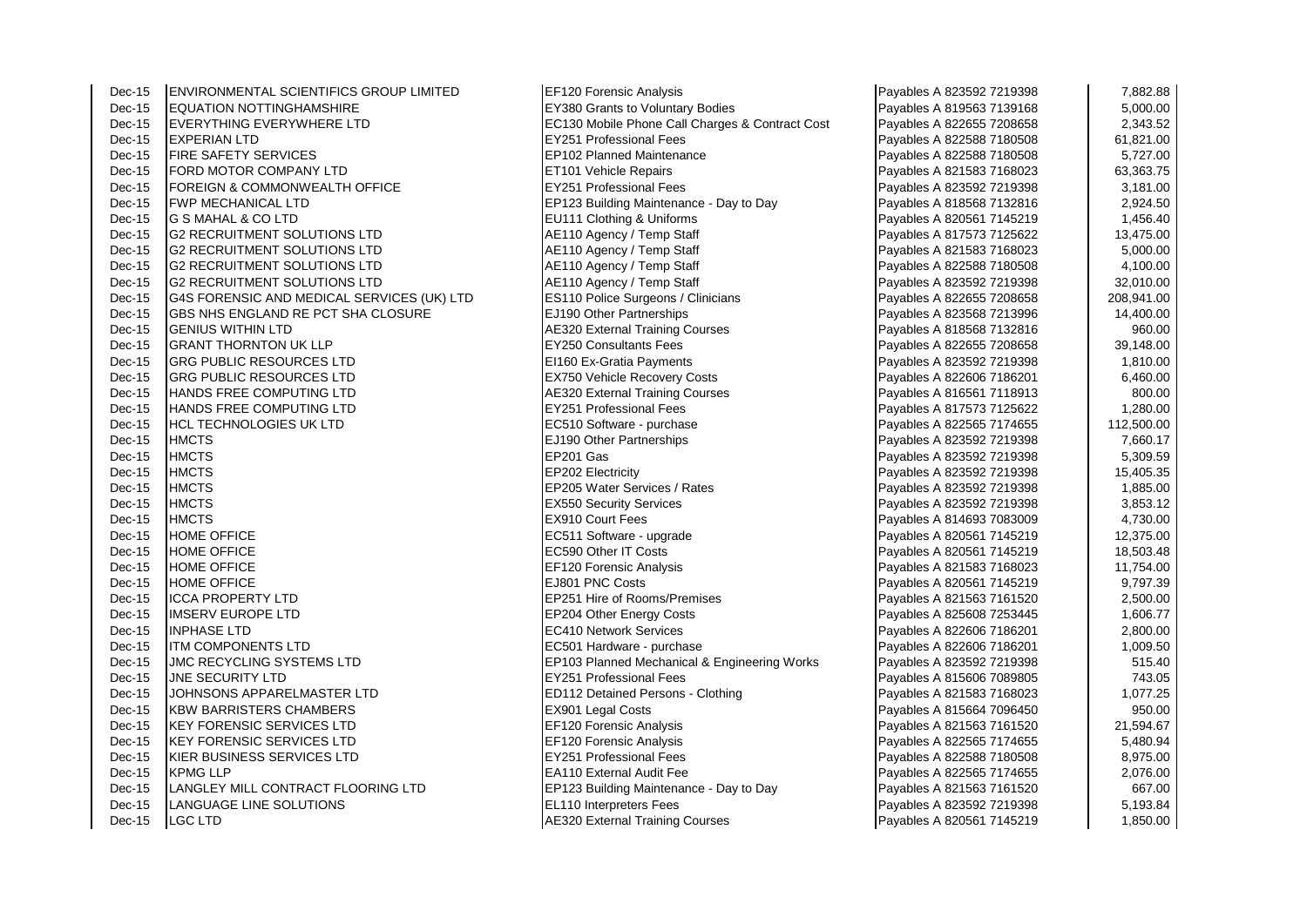Dec-15 LGC LTD EF150 DNA Sampling Payables A 817573 7125622 12,110.04 Dec-15 LIFTWORK SERVICES LTD EP123 Building Maintenance - Day to Day Dec-15 LYRECO OFFICE PRODUCTS ERGISTIC RESOLUTION RESOLUTION STATISTIC PAYABLES PAYABLES PAYABLES A 815664 7096 Dec-15 LYRECO OFFICE PRODUCTS ERGISTIC RESOLUTION RESOLUTION RESOLUTION RESOLUTION RESOLUTION RESOLUTION RESOLU Dec-15 LYRECO OFFICE PRODUCTS ER101 Stationery & Office Consumables Dec-15 LYRECO OFFICE PRODUCTS ERICLE RELATION Stationery & Office Consumables Dec-15 MD5 LTD EC512 Software Licences<br>
Dec-15 METHODS ADVISORY LTD EXECUTE RESERVED BY PROFESSIONAL Fees Dec-15 METHODS ADVISORY LTD<br>
Dec-15 METHODS PROFESSIONAL SERVICES LTD EY251 Professional Fees Dec-15 METHODS PROFESSIONAL SERVICES LTD Dec-15 MICHAEL PAGE RECRUITMENT LTD AE110 Agency / Temp Staff Dec-15 MICHAEL PAGE RECRUITMENT LTD Agency / Temp Staff Payables A 81856 7132816 1,087.000 1,087.000 Dec-15 MICHAEL PAGE RECRUITMENT LTD  $\begin{array}{c|c}\n\text{Dec-15} & \text{MICHAEL PAGE RECRUITHENT LTD} \\
\text{Dec-15} & \text{MICHAEL PAGE RECRUITHENT LTD}\n\end{array}$ Dec-15 MICHAEL PAGE RECRUITMENT LTD  $\begin{array}{c|c}\n\text{Dec-15} & \text{MICHAEL PAGE RECRUITMENT LTD}\n\end{array}$  AE110 Agency / Temp Staff MICHAEL PAGE RECRUITMENT LTD Dec-15 MICHAEL PAGE RECRUITMENT LTD **AE110 Agency / Temp Staff Payable Rec**ruit Medicines A 822606 7186201 11,7<br>Dec-15 MICHAEL PAGE RECRUITMENT LTD **AE110 Agency / Temp Staff** MICHAEL PAGE RECRUITMENT LTD Dec-15 MICHAEL PAGE RECRUITMENT LTD AE110 Agency / Temp Staff Dec-15 MICHAEL PAGE RECRUITMENT LTD **AE110 Agency / Temp Staff** Payable Payable Payables A 823592 721939 Payables A<br>
Rec-15 MITIE CLEANING & SUPPORT SERVICES LTD MITIE CLEANING & SUPPORT SERVICES LTD Dec-15 MIVEN LTD EP250 Rent Payables A 822565 7174655 86,653.33 Dec-15 MONT BLANC PEOPLE SOLUTIONS LTD **EX250 Consultants Fees** Dec-15 NATIONAL MONITORING EP451 Intruder Alarms Dec-15 NATIONAL MONITORING EP451 Intruder Alarms Dec-15 NATIONAL OFFENDER MANAGEMENT SERVICES **EXAMPLE** 190 Other Partnerships Dec-15 NCC SERVICES LTD EC590 Other IT Costs Payables A 822565 7174655 1,260.00 Dec-15 NCC SERVICES LTD EC590 Other IT Costs Payables A 823592 7219398 885.00 Dec-15 NIGHTSEARCHER LTD EX652 Other Operational Expenses Dec-15 **INMK BUSINESS SOLUTIONS LTD** EXAMPLE **INVESTIGATION EXAMPLE PROPERTY** Dec-15 NORMANTON SCREENPRINT EX652 Other Operational Expenses Dec-15 NOTTINGHAM CITY COUNCIL **EJ190** Other Partnerships Pac-15 NOTTINGHAM PARK ESTATE Dec-15 NOTTINGHAM PARK ESTATE Dec-15 NOTTINGHAM PARK ESTATE EP250 Rent Dec-15 NOTTINGHAMSHIRE COUNTY COUNCIL **EJ402** Consortium service - Pensions Dec-15 **NOTTINGHAMSHIRE COUNTY COUNCIL** EY360 Other PA Grants Dec-15 NOTTINGHAMSHIRE HEALTHCARE NHS TRUST **EY203** Publicity<br>Dec-15 NOTTS FIRE & RESCUE SERVICE (TRADING) LTD **EX410** Specialist Operational Equipment Dec-15 NOTTS FIRE & RESCUE SERVICE (TRADING) LTD Dec-15 OCR RECOGNISING ACHIEVEMENT And AE320 External Training Courses Dec-15 ORBIS PROTECT LTD ET170 Vehicle Cleaning Dec-15 ORCHID CELLMARK LTD EF150 DNA Sampling Dec-15 ORCHID CELLMARK LTD EF150 DNA Sampling Payables A 822655 7208658 13,705.00 ORCHID CELLMARK LTD Dec-15 ORCHID CELLMARK LTD EXAMPLE RESERVE THE RESERVE REFT SO DNA Sampling Dec-15 PANGBOURNE MUSICAL DISTRIBUTORS LTD **EC524** Mobile Information System Dec-15 **PANGBOURNE MUSICAL DISTRIBUTORS LTD EC524 Mobile Information System** Dec-15 PAYPOINT PLC **Decamber 2006** FOR REC130 Mobile Phone Call Charges & Contract Cost Dec-15 PEUGEOT MOTOR COMPANY PLC EX410 Specialist Operational Equipment Dec-15 POLICE AND CRIME COMMISSIONER FOR AVON AND SOMERSEC410 Network Services

| Payables A 817573 7125622                              | 12,110.04              |
|--------------------------------------------------------|------------------------|
| Payables A 821583 7168023                              | 669.50                 |
| Payables A 815664 7096450                              | 651.22                 |
| Payables A 818568 7132816                              | 2,493.41               |
| Payables A 822565 7174655                              | 992.69                 |
| Payables A 823568 7213996                              | 889.53                 |
| Payables A 820561 7145219                              | 1,125.00               |
| Payables A 822588 7180508                              | 2,000.00               |
| Payables A 822588 7180508                              | 6,000.00               |
| Payables A 817573 7125622                              | 5,182.95               |
| Payables A 818568 7132816                              | 1,073.00               |
| Payables A 819563 7139168                              | 1,439.38               |
| Payables A 821563 7161520                              | 1,430.27               |
| Payables A 822565 7174655                              | 6,386.45               |
| Payables A 822606 7186201                              | 11,759.73              |
| Payables A 822655 7208658                              | 1,375.61               |
| Payables A 823568 7213996                              | 1,671.51               |
| Payables A 823592 7219398                              | 2,847.33               |
| Payables A 821583 7168023                              | 49,677.96              |
| Payables A 822565 7174655                              | 86,653.33              |
| Payables A 821583 7168023                              | 5,264.40               |
| Payables A 815664 7096450                              | 6,478.04               |
| Payables A 816561 7118913                              | 14,567.42              |
| Payables A 823592 7219398                              | 7,660.17               |
| Payables A 822565 7174655                              | 1,260.00               |
| Payables A 823592 7219398                              | 885.00                 |
| Payables A 820561 7145219                              | 1,301.20               |
| Payables A 820561 7145219                              | 2,124.68               |
| Payables A 820561 7145219                              | 1,080.00               |
| Payables A 819563 7139168<br>Payables A 821563 7161520 | 129,689.00<br>1,750.00 |
| Payables A 823568 7213996                              | 720.00                 |
| Payables A 819563 7139168                              | 10,986.71              |
| Payables A 820561 7145219                              | 254,325.00             |
| Payables A 822637 7202273                              | 5,922.00               |
| Payables A 822655 7208658                              | 775.68                 |
| Payables A 823568 7213996                              | 6,253.40               |
| Payables A 816561 7118913                              | 1,935.00               |
| Payables A 822588 7180508                              | 5,041.50               |
| Payables A 822655 7208658                              | 13,705.00              |
| Payables A 823592 7219398                              | 30,431.50              |
| Payables A 824565 7243997                              | 4,636.00               |
| Payables A 814693 7083009                              | 900.00                 |
| Payables A 822637 7202273                              | 1,801.50               |
| Payables A 822606 7186201                              | 675.00                 |
| Payables A 816561 7118913                              | 43,875.64              |
| Pavables A 820561 7145219                              | 2.096.23               |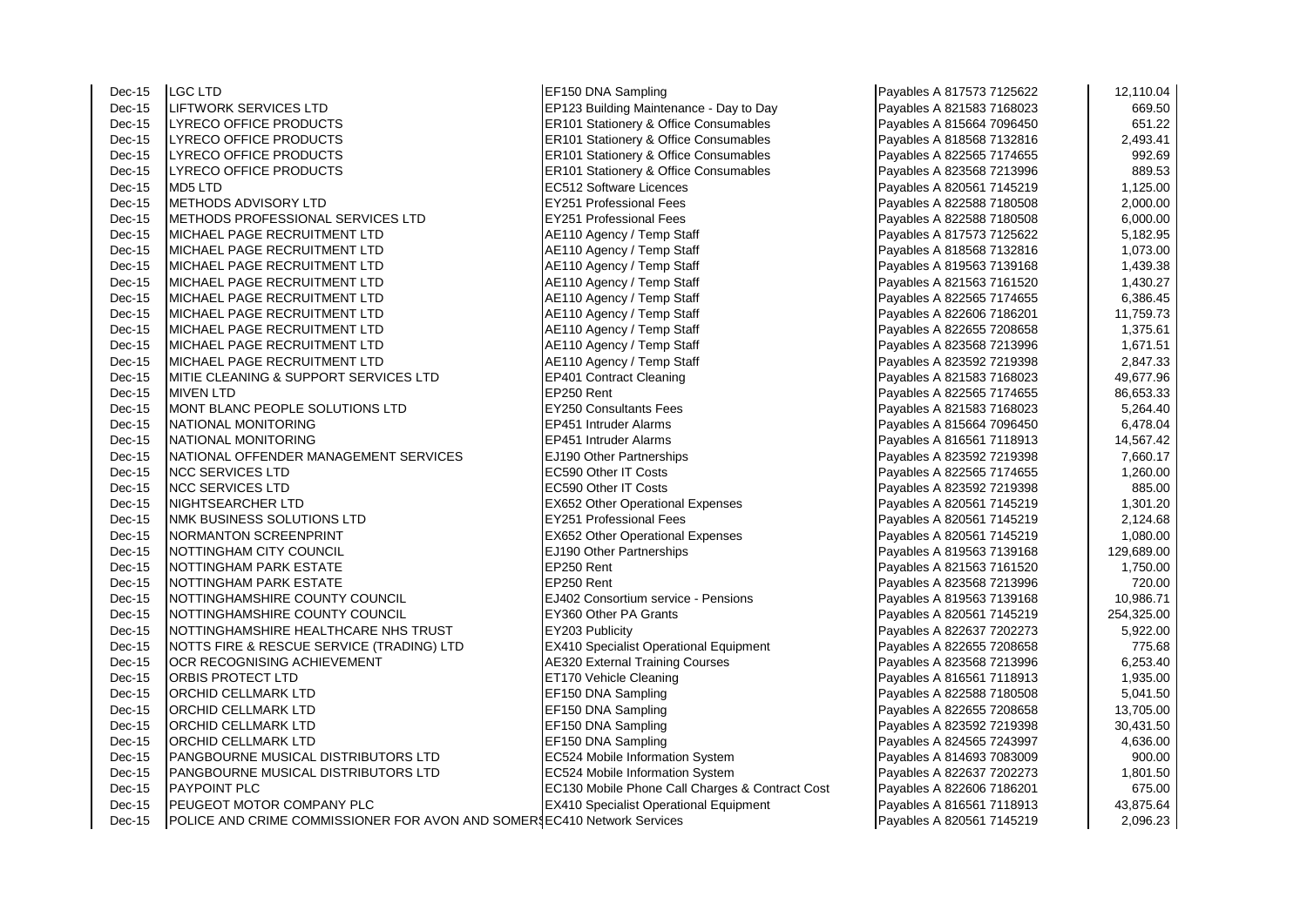| $Dec-15$ | <b>POLICE AND CRIME COMMISSIONER FOR DERBYSHIRE</b>                               | EJ601 Collaboration service                      | Payables A 825608 7253445 | 999,258.00   |
|----------|-----------------------------------------------------------------------------------|--------------------------------------------------|---------------------------|--------------|
| $Dec-15$ | POLICE AND CRIME COMMISSIONER FOR LEICESTERSHIRE                                  | <b>EC410 Network Services</b>                    | Payables A 824565 7243997 | 2,266.00     |
| $Dec-15$ | POLICE AND CRIME COMMISSIONER FOR LEICESTERSHIRE                                  | EJ601 Collaboration service                      | Payables A 819563 7139168 | 3,276.70     |
| Dec-15   | POLICE AND CRIME COMMISSIONER FOR LEICESTERSHIRE                                  | <b>EJ601 Collaboration service</b>               | Payables A 822565 7174655 | 1,999,235.00 |
| $Dec-15$ | POLICE AND CRIME COMMISSIONER FOR NORTHAMPTONSHI AE320 External Training Courses  |                                                  | Payables A 821563 7161520 | 600.00       |
| Dec-15   | POLICE AND CRIME COMMISSIONER FOR NORTHAMPTONSHILLJ190 Other Partnerships         |                                                  | Payables A 825608 7253445 | 26,561.70    |
| Dec-15   | POLICE AND CRIME COMMISSIONER FOR NORTHAMPTONSHI EY251 Professional Fees          |                                                  | Payables A 825608 7253445 | 27,278.41    |
| $Dec-15$ | POLICE AND CRIME COMMISSIONER FOR WEST YORKSHIRE A E320 External Training Courses |                                                  | Payables A 820561 7145219 | 6,008.00     |
| $Dec-15$ | RECOVERY MANAGEMENT SERVICES LTD                                                  | <b>EX750 Vehicle Recovery Costs</b>              | Payables A 822565 7174655 | 5,885.00     |
| $Dec-15$ | RECOVERY MANAGEMENT SERVICES LTD                                                  | <b>EX750 Vehicle Recovery Costs</b>              | Payables A 822637 7202273 | 985.00       |
| $Dec-15$ | <b>REED SPECIALIST RECRUITMENT LTD</b>                                            | AE110 Agency / Temp Staff                        | Payables A 817573 7125622 | 17,742.00    |
| $Dec-15$ | REED SPECIALIST RECRUITMENT LTD                                                   | AE110 Agency / Temp Staff                        | Payables A 818568 7132816 | 4,655.30     |
| $Dec-15$ | <b>REED SPECIALIST RECRUITMENT LTD</b>                                            | AE110 Agency / Temp Staff                        | Payables A 821563 7161520 | 25,024.46    |
| Dec-15   | <b>REED SPECIALIST RECRUITMENT LTD</b>                                            | AE110 Agency / Temp Staff                        | Payables A 821583 7168023 | 20,519.61    |
| $Dec-15$ | <b>REED SPECIALIST RECRUITMENT LTD</b>                                            | AE110 Agency / Temp Staff                        | Payables A 822588 7180508 | 12,286.97    |
| Dec-15   | <b>REED SPECIALIST RECRUITMENT LTD</b>                                            | AE110 Agency / Temp Staff                        | Payables A 822655 7208658 | 4,292.00     |
| $Dec-15$ | <b>REED SPECIALIST RECRUITMENT LTD</b>                                            | AE110 Agency / Temp Staff                        | Payables A 824565 7243997 | 2,492.00     |
| $Dec-15$ | <b>REMEDI</b>                                                                     | EY380 Grants to Voluntary Bodies                 | Payables A 817573 7125622 | 16,274.46    |
| Dec-15   | <b>RIBA ENTERPRISES LTD</b>                                                       | EP101 Fees Planned                               | Payables A 816561 7118913 | 585.00       |
| $Dec-15$ | ROYAL MAIL GROUP PLC                                                              | EC310 Postage Costs                              | Payables A 821563 7161520 | 9,733.25     |
| Dec-15   | ROYAL MAIL GROUP PLC                                                              | EC310 Postage Costs                              | Payables A 822637 7202273 | 2,076.09     |
| Dec-15   | <b>SEPURA LTD</b>                                                                 | EC210 Radio / Airwave - Equipment                | Payables A 815664 7096450 | 680.00       |
| $Dec-15$ | <b>SEPURA LTD</b>                                                                 | EC210 Radio / Airwave - Equipment                | Payables A 819563 7139168 | 720.00       |
| Dec-15   | SHERWOOD PINES CYCLE CENTRE                                                       | ET305 Bicycle Purchases                          | Payables A 818568 7132816 | 2,944.22     |
| $Dec-15$ | <b>SLATER ELECTRICAL SERVICES LTD</b>                                             | EP401 Contract Cleaning                          | Payables A 818568 7132816 | 960.49       |
| $Dec-15$ | <b>SLATER ELECTRICAL SERVICES LTD</b>                                             | <b>EX652 Other Operational Expenses</b>          | Payables A 818568 7132816 | 594.24       |
| Dec-15   | <b>SOFTWARE BOX LTD</b>                                                           | EC590 Other IT Costs                             | Payables A 817573 7125622 | 501.50       |
| Dec-15   | <b>SOLOS CONSULTANTS LTD</b>                                                      | AE110 Agency / Temp Staff                        | Payables A 817573 7125622 | 814.74       |
| Dec-15   | SOLOS CONSULTANTS LTD                                                             | AE110 Agency / Temp Staff                        | Payables A 823592 7219398 | 1,475.34     |
| $Dec-15$ | SOUTH NOTTINGHAMSHIRE ACADEMY                                                     | EP250 Rent                                       | Payables A 822565 7174655 | 3,000.00     |
| Dec-15   | SPECIALIST COMPUTER CENTRES PLC                                                   | EC501 Hardware - purchase                        | Payables A 822655 7208658 | 3,693.75     |
| $Dec-15$ | SPECIALIST COMPUTER CENTRES PLC                                                   | EY150 Subscriptions                              | Payables A 820561 7145219 | 80,282.58    |
| $Dec-15$ | <b>STHREE PARTNERSHIP LLP</b>                                                     | AE110 Agency / Temp Staff                        | Payables A 823592 7219398 | 9,000.00     |
| $Dec-15$ | <b>STHREE PARTNERSHIP LLP</b>                                                     | <b>EY251 Professional Fees</b>                   | Payables A 818568 7132816 | 3,000.00     |
| $Dec-15$ | <b>SYTNER GROUP LTD</b>                                                           | <b>ET101 Vehicle Repairs</b>                     | Payables A 820561 7145219 | 540.12       |
| Dec-15   | TELEFONICA O2 (UK) LTD                                                            | EC130 Mobile Phone Call Charges & Contract Cost  | Payables A 823592 7219398 | 5,357.99     |
| Dec-15   | TELEPHONE TECHNOLOGY LTD                                                          | EC110 Fixed Telephone Call Charges & Line Rental | Payables A 816561 7118913 | 1,710.58     |
| Dec-15   | TELE-TRAFFIC (UK) LTD                                                             | <b>EX410 Specialist Operational Equipment</b>    | Payables A 821583 7168023 | 1,280.00     |
| Dec-15   | THE KNOWLEDGE ACADEMY LTD                                                         | <b>AE320 External Training Courses</b>           | Payables A 822655 7208658 | 879.00       |
| Dec-15   | THE MANCHESTER COLLEGE                                                            | <b>AE320 External Training Courses</b>           | Payables A 816561 7118913 | 2,148.00     |
| $Dec-15$ | THOMAS KNEALE & CO LTD                                                            | <b>EX652 Other Operational Expenses</b>          | Payables A 820561 7145219 | 569.85       |
| Dec-15   | THOMAS KNEALE & CO LTD                                                            | <b>EY251 Professional Fees</b>                   | Payables A 820561 7145219 | 1,139.70     |
| Dec-15   | THRIFTY CAR & VAN RENTAL (SCOT GROUP LTD)                                         | ET211 Hire of Transport - Operational            | Payables A 822606 7186201 | 1,735.87     |
| $Dec-15$ | TOTAL INTEGRATED SOLUTIONS LTD                                                    | EP123 Building Maintenance - Day to Day          | Payables A 820561 7145219 | 869.62       |
| Dec-15   | TOTAL INTEGRATED SOLUTIONS LTD                                                    | EP501 Fixtures & Fittings                        | Payables A 817573 7125622 | 2,098.00     |
| Dec-15   | TOTAL INTEGRATED SOLUTIONS LTD                                                    | EP501 Fixtures & Fittings                        | Payables A 819563 7139168 | 749.00       |
| Dec-15   | TREBLE 5 TREBLE 1 LTD                                                             | <b>EJ190 Other Partnerships</b>                  | Payables A 822655 7208658 | 7,850.75     |